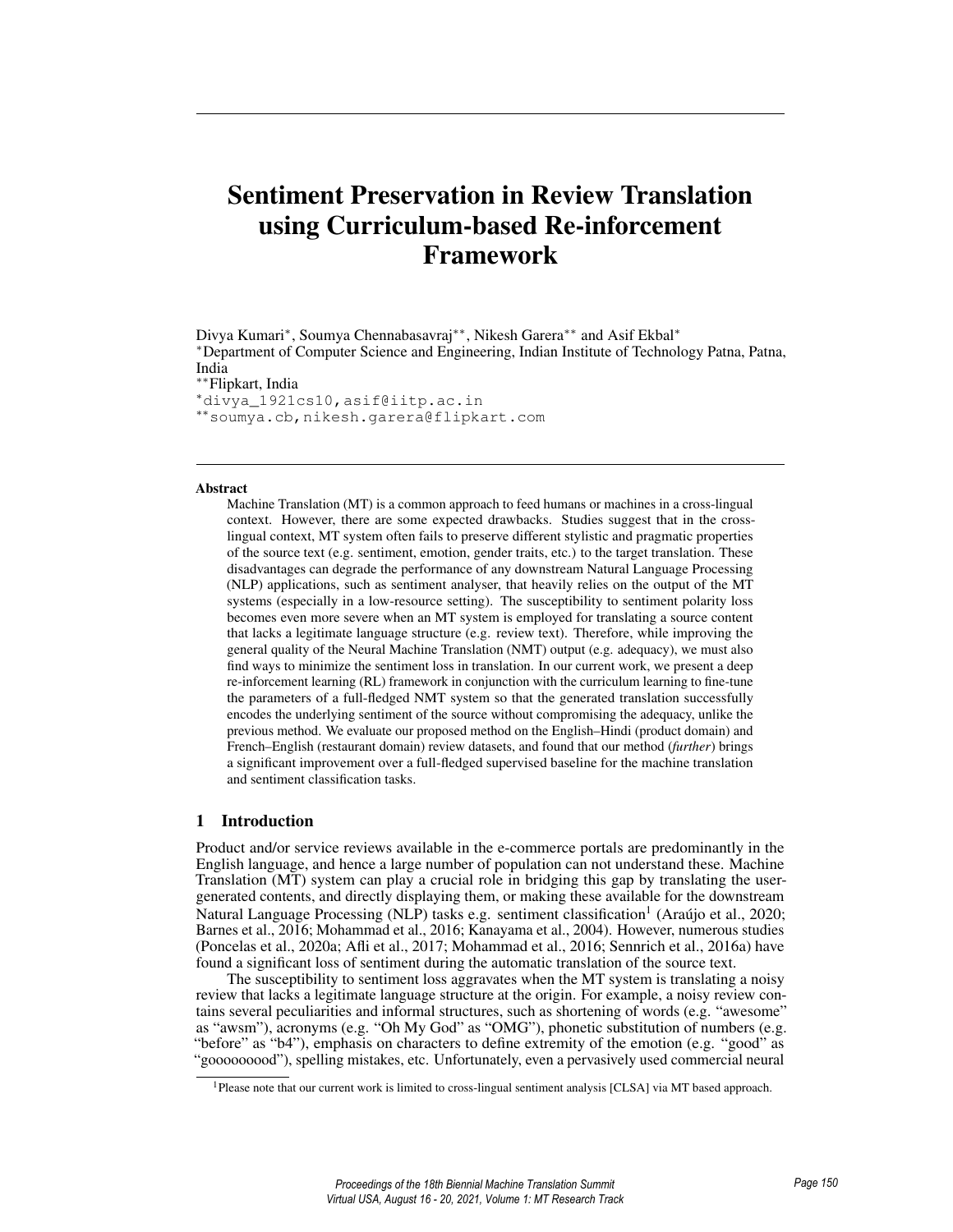machine translation (NMT) system, Google Translate, is very brittle and easily falters when presented with such noisy text, as illustrated through the following example.

Review Text (English): I found an awsome product. (Positive)

Google Transliteration (Hindi): mujhe ek ajeeb utpaad mila. (Neutral)

The example shows how the misspelling of a sentiment bearing word "awesome" gets this positive expression translated to a neutral expression. In the above context, if an unedited raw MT output is directly fed to the downstream sentiment classifier, it might not get the expected classification accuracy. Thus, in this work we propose a deep-reinforcement-based framework to adapt the parameters of a pre-trained neural MT system such that the generated translation improves the performance of a cross-lingual multi-class sentiment classifier (without compromising the adequacy).

More specifically, we propose a deep *actor-critic (AC)* reinforcement learning framework in the ambit of *curriculum learning* (CL) to alleviate the issue of sentiment loss while improving the quality of translation in a cross-lingual setup. The idea of actor-critic is to have two neural networks, *viz.* (i). an actor (i.e. a pre-trained NMT) that takes an action (policy-based), and (ii). a critic that observes how good the action taken is and provides feedback (value-based). This feedback acts as a guiding signal to train the actor. Further, to better utilize the data, we also integrate curriculum learning into our framework.

Recently, Tebbifakhr et al. (2019) demonstrated that an MT system (actor) can be customised to produce a controlled translation that essentially improves the performance of a cross-lingual (binary) sentiment classifier. They achieved this task-specific customisation of a "generic-MT" system via a policy-based method that optimizes a task-specific metric, i.e. F1 score (see Section 2). However, this often miserably fails to encode the semantics of the source sentence.

Recent studies (Xu et al., 2018) demonstrated that the non-opinionated semantic content improves the quality of a sentiment classifier. Accordingly, the transfer of such information from the source to the target can be pivotal for the quality of the sentiment classifier in a cross-lingual setup. Towards this, we investigate the optimization of a harmonic-score-based reward function in our proposed RL-based framework that ensures to preserve both sentiment and semantics. This function operates by taking a weighted harmonic mean of two rewards: (i). content preservation score measured through Sentence-level BLEU or SBLEU; and (ii). sentiment preservation score measured through a function that performs element-wise dot product between a predicted sentiment distribution and the gold sentiment distribution.

Empirical results, unlike Tebbifakhr et al. (2019), suggest that our RL-based fine-tuning framework, tailored to optimize the harmonic reward, preserves both sentiment and semantics in a given NMT context. Additionally, we also found that the above fine-tuning method in the ambit of curriculum learning achieves an additional performance gain of the MT system over a setting where curriculum based fine-tuning is not employed. The core of *curriculum learning* (CL) (Bengio et al., 2009) is to design a metric that scores the difficulty of training samples, which is then used to guide the order of presentation of samples to the learner (NMT) in an easy-to-hard fashion. To the best of our knowledge, this is the very first work that studies the curriculum learning (CL) for NMT from a new perspective, i.e. given a pre-trained MT model, the dataset to fine-tune, and the two tasks *viz.* sentiment and content preservation; we utilize a reward-based metric (i.e. harmonic score) to define the difficulty of the tasks and use it to score the data points. The use of harmonic reward based scoring/ranking function implicitly covers the tasks' overall difficulty through a single metric.

Moreover, understanding that obtaining a gold-standard polarity annotated data is costlier, the fine-tuning of pre-trained NMT model is performed by re-using only a small subset of the supervised training samples that we annotated with respect to (w.r.t) their sentiment. Empirical results suggest that additionally enriching a random small subset of the training data with extra sentiment information, and later re-using them for the fine-tuning of the referenced model via our proposed framework (c.f. Section 3) observes an additional gain in BLEU and F1 score over a supervised baseline. We summarize the main contributions and/or the key attributes of our current work as follows:

(i). create a new domain-specific (i.e. product review) parallel corpus, a subset of which is annotated for their sentiment;

(ii). propose an AC-based fine-tuning framework that utilizes a novel harmonic mean-based reward function to meet our two-fold objectives, *viz.* enabling our NMT model to preserve; (a).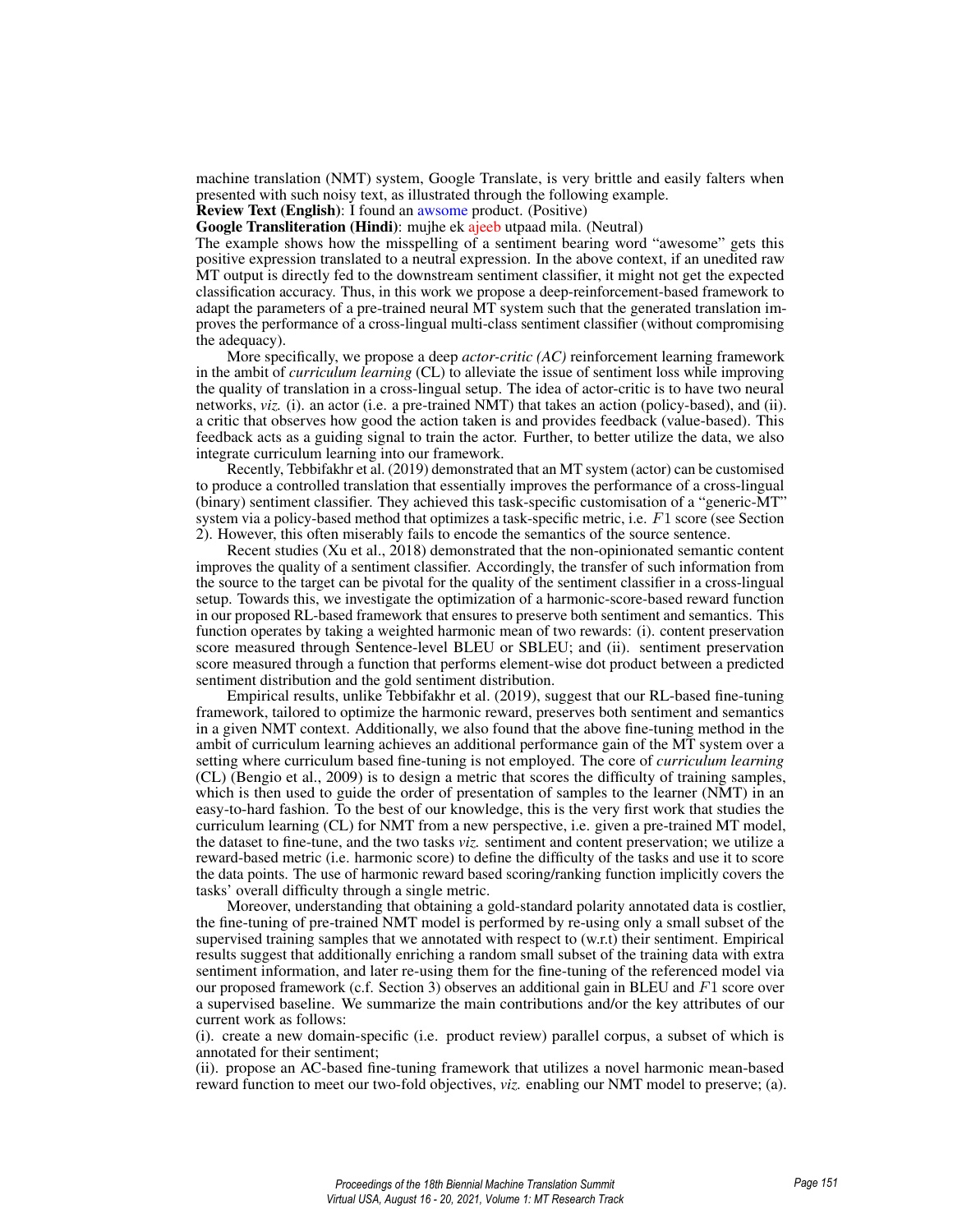the non-opinionated semantic content; and (b). the source sentiment during translation. (iii). Additionally, we utilize the idea of CL during the RL fine-tuning of the pre-trained model and try to learn from easy to hard data, where hard corresponds to the instances with lower harmonic reward. To the best of our knowledge, this is the first work in NMT that studies CL in the ambit of RL fine-tuning.

# 2 Related Work

The use of translation-based solution for cross-lingual sentiment classification is successfully leveraged in the literature (Wu et al., 2021; Tebbifakhr et al., 2020; Araújo et al., 2020; Poncelas et al., 2020b; Fei and Li, 2020; Tebbifakhr et al., 2019; Akhtar et al., 2018; Barnes et al., 2016; Balahur and Turchi, 2012; Kanayama et al., 2004) which suggest an inspiring use-case of the MT system, and brings motivation for this piece of work.

Given the context of this work, we look at the pieces of works that address the preservation of sentiment in the automatic translation. In one of the early works, Chen and Zhu (2014) used a lexicon-based consistency approach to design a list of sentiment-based features and used it to rank the candidates of *t*-table in a Phrase based MT system. Lohar et al. (2017, 2018) prepared the positive, negative and neutral sentiment-specific translation systems to ensure the cross-lingual sentiment consistency.

Recently, Tebbifakhr et al. (2019) proposed Machine-Oriented (MO) Reinforce, a policybased method to pursue a machine-oriented objective<sup>2</sup> in a sentiment classification task unlike the traditional human-oriented objective <sup>3</sup>. It gives a new perspective for a use-case of the MT system (i.e. machine translation for machine). To perform this task-specific adaption (i.e. produce output to feed a machine), Tebbifakhr et al. (2019) adapted the REINFORCE of Williams (1992) by incorporating an exploration-oriented sampling strategy. As opposed to one sampling of REINFORCE, MO Reinforce samples k times,  $(k = 5)$ , and obtains a reward for each sample from the sentiment classifier. A final update of the model parameters are done w.r.t the highest rewarding sample. Although they achieved a performance boost in the sentiment classification task, they had to greatly compromise with the translation quality. In contrast to Tebbifakhr et al. (2019), we focus on performing a task-specific customisation of a pre-trained MT system via a harmonic reward based deep reinforcement framework that uses an AC method in conjunction with the CL. The adapted NMT system, thus obtained, is expected to produce a more accurate (high-quality) translation as well as improve the performance of a sentiment analyser. Bahdanau et al. (2017); Nguyen et al. (2017), unlike us, used the popular AC method, and focused only on preserving the semantics (translation quality) of a text. Additionally, we develop a CL based strategy to guide the training. Recently, Zhao et al. (2020) also studied AC method in the context of NMT. However, they used this method to learn the curriculum for re-selecting influential data samples from the existing training set that can further improve the performance (translation quality) of a pre-trained NMT system.

# 3 Methodology

Firstly, we perform the pre-training of a NMT model until the convergence using the standard log-likelihood (LL) training on the supervised dataset (c.f. Table 1: (A)). The model, thus obtained, acts as our referenced MT system/actor. To demonstrate the improvements brought by the proposed curriculum-based AC fine-tuning over the above LL-based baseline in the sentiment preservation and machine translation tasks, we carry out the task-specific adaption of the pre-trained LL-based MT model (actor) by re-using a subset of the supervised training samples. It is worth mentioning here that, in the fine-tuning stage, the actor does not observe any new sentence, rather re-visit (randomly) a few of the supervised training samples which are now additionally annotated with their sentiment (c.f. Section 4).

Actor-critic Overview : Here, we present a brief overview of our AC framework which is discussed at length in the subsequent section. In the AC training, the actor (NMT) receives an input sequence, s, and produces a sample translation,  $\hat{t}$ , which is evaluated by the critic model.

<sup>&</sup>lt;sup>2</sup>Where the MT objective is to feed a machine.

<sup>&</sup>lt;sup>3</sup>Where the MT objective is to feed the human.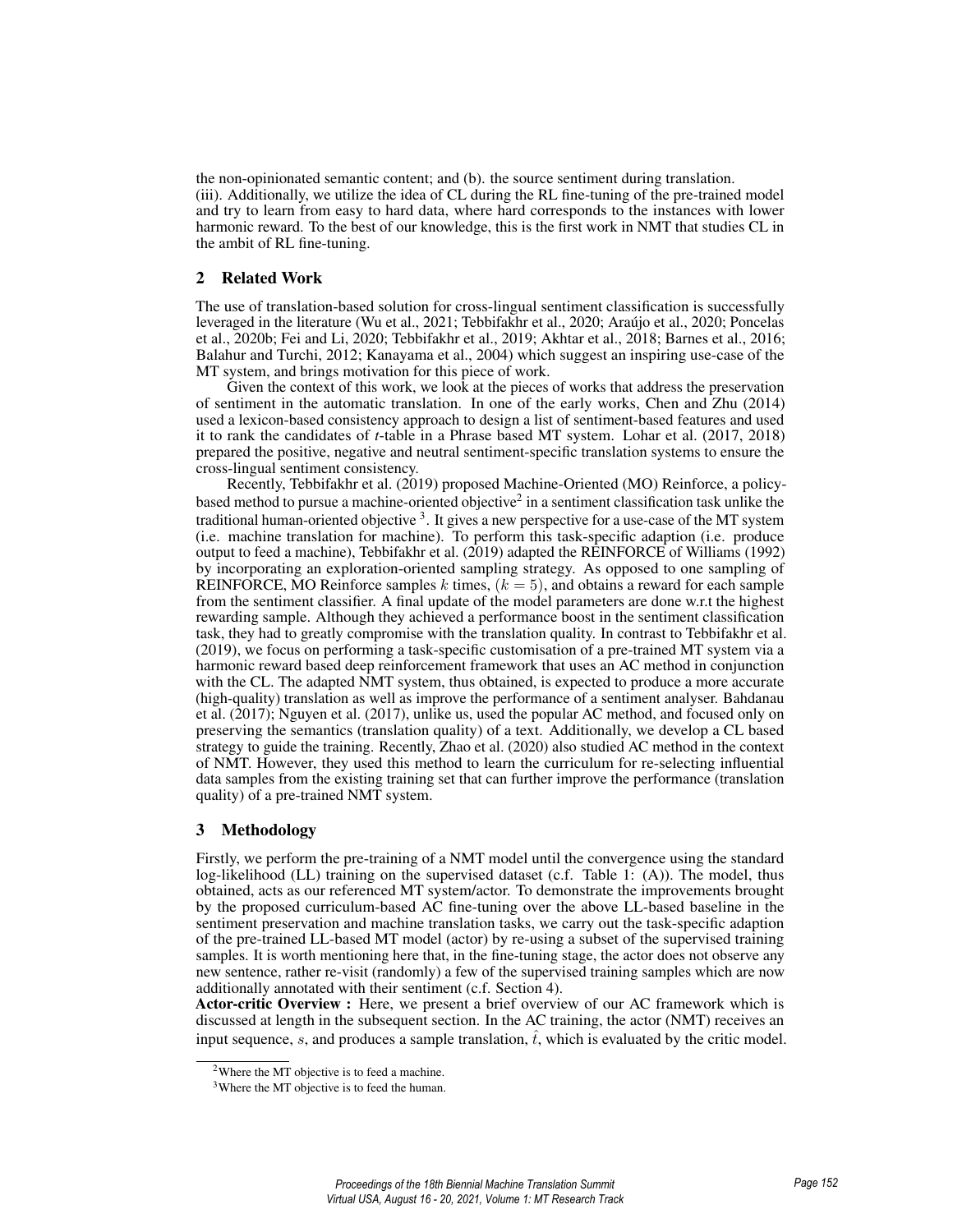

Figure 1: An illustration of the Actor-Critic Method

The critic feedback is used by the actor to identify those actions that bring it a better than the average reward. In the above context, a feedback of a random critic would be useless for training the actor. Hence, similar to the actor we warm up the critic for one epoch by feeding it samples from the pre-trained actor, while the actor's parameters are frozen. We then fine-tune these models jointly so that - as the actor gets better w.r.t its action, the critic gets better at giving feedback (see Section 4.2 for the dataset and reward used in the pre-training and fine-tuning stages). The details of the loss functions that the actor and critic minimizes are discussed in Section 3.1.

Furthermore, to better utilize the data, we finally integrate CL into our AC framework (our proposed approach). Empirical results (Section 5.1) show that during fine-tuning, presenting the data in an easy-to-hard fashion yields a better learned actor model over the one obtained via *vanilla* (no-curriculum based) fine-tuning. Our proposed framework brought improvements over several baselines without using any additional new training data in the two translation tasks, i.e. (i). English–Hindi<sup>4</sup> and (ii). French–English<sup>5</sup>. Since our proposed framework is a combination of RL via AC method and CL, we first present the details of the main components of the AC model alongside their training procedure in Section 3.1. The details of the reward model are presented in Section 3.2, and then introduce the plausibility of CL in Section 3.3. Finally, we describe our proposed CL-based AC framework in Algorithm 1.

## 3.1 Proposed Fine-tuning Method

The architecture of our AC-based framework is illustrated in Figure 1. It has three main components *viz.* (i). an actor : the pre-trained neural agent (NMT) whose parameters define the policy and the agent takes action, i.e. sample translations according to the policy (ii). a reward model : a score function used to evaluate the policy. It provides the actual (true) estimated reward to the translations sampled from the model's policy. To ensure the preservation of sentiment and content in translation, the chosen reward model gives two constituent rewards - a classifier-based score and a SBLEU score (Section 3.2), respectively, and (iii). a critic : a deep neural function approximator that predicts an expected value (reward) for the sampled action. This is then used to center the true reward (step (ii)) from the environment (see Equation 2). Subtracting critic estimated reward from the true reward helps the actor to identify action that yields extra reward beyond the expected return. We employ a critic with the same architecture as of the actor.

We see from the lower-left side of Figure 1 that, for each input sentence  $(s)$ , we draw a

<sup>4</sup>Trained using a new parallel dataset created as a part of this work, a subset of which is polarity annotated.

<sup>5</sup>Trained using publicly available dataset, a part of it is additionally annotated with sentiment.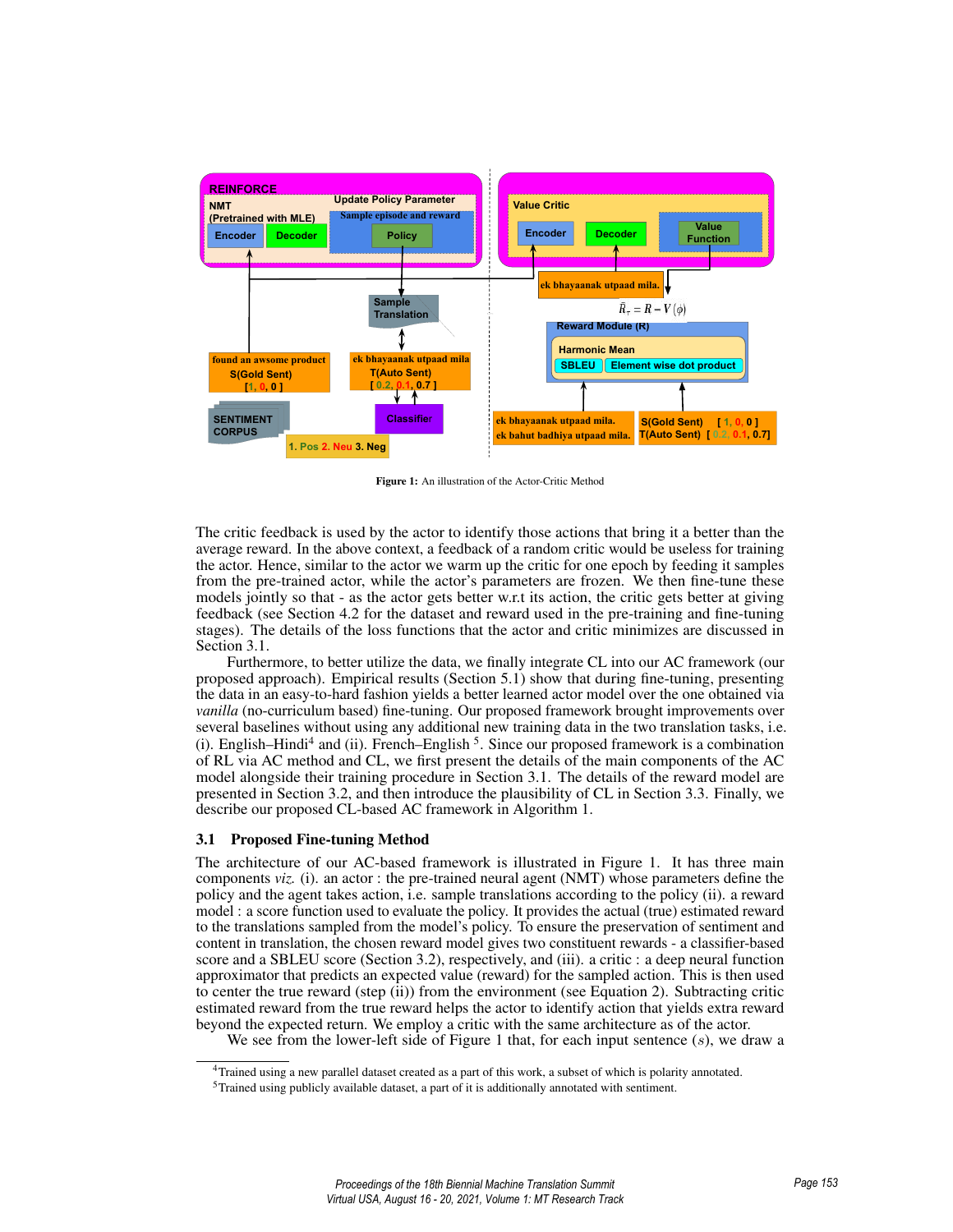single sample  $(\hat{t})$  from the actor, which is used for both estimating gradients of the actor and the critic model as explained in the subsequent section.

Critic Network training: During the RL training, we feed a batch of source sentences,  $B_j(s)$ , to the critic encoder and the corresponding sampled translations obtained from the actor,  $B_j(\hat{t})$ , to the decoder of the critic model. The critic decoder then predicts the rewards (i.e. value estimates,  $V_{\phi}$ , predicted for each time step of the decoder), and accordingly updates its parameters supervised by the actual (or true) rewards,  $R(\hat{t}, s)$  <sup>6</sup> (steps to obtain this reward is discussed in Section 3.2) from the environment.

The objective of the critic network is, thus, to find its parameter value  $\phi$  that minimizes the *mean square error* (MSE) between the *true reward* (see R in Figure 1) from the environment, and the critic *estimated reward* (i.e. values predicted by the critic, see  $V_{\phi}$  in Figure 1). Accordingly, the MSE loss that the critic minimizes is as in Equation (1), where  $\tau'$  being the critic decoding step.

$$
\nabla_{\phi} \mathcal{L}_{crt}(\phi) \approx \sum_{\tau'=1}^{n} \left[ \mathcal{V}(\hat{t}_{<\tau'}, s) - \mathcal{R}(\hat{t}, s) \right] \nabla_{\phi} \mathcal{V}
$$
(1)

Note that in this work we explore the setting, where the reward,  $R$ , is observable only at time step  $\tau = n$  of the actor (a scalar for each complete sentence). Thus, to calculate the difference terms in Equation 1 for n steps, we use the same terminal reward,  $R$ , in all the intermediate time steps of the critic decoder.

**Actor Network training:** To update the actor (G) parameters,  $\theta$ , we use the policy gradient loss; weighted by a reward which is centered via the critic estimated value (i.e. the critic estimated value,  $\dot{V}$ , is subtracted from the true reward,  $R$ , from the environment), as in equation (2). The updated reward is finally used to weigh the policy gradient loss, as shown in (3), where  $\tau$  being the decoding step of the actor.

$$
\bar{\mathbf{R}}_{\tau}(\hat{t},s) = \mathbf{R}(\hat{t},s) - \mathbf{V}(\hat{t}_{\leq \tau'},s)
$$
\n(2)

$$
\nabla_{\theta} L_{\text{actor}}^{\text{pg}}(\theta) \approx \sum_{\tau=1}^{n} \bar{R}_{\tau} \nabla_{\theta} \log G_{\theta}(\hat{t}_{\tau} | \hat{t}_{<\tau})
$$
(3)

The actor and the critic both are global-attention based recurrent neural networks (RNN). Algorithm 1 summarizes the overall update framework. We run this algorithm for mini-batches.

# 3.2 Defining Rewards

As our primary goal is to optimize the performance of the pre-trained NMT system towards sentiment classification and machine translation tasks, accordingly we investigate the utility of the following three reward functions (i.e. true reward, R in Equation 1 as  $R_1, R_2, R_3$ ) for optimization through our *vanilla* AC method. Please note, for brevity we only choose the reward that serves the best to our purpose (i.e. harmonic reward as it ensures both, an improved cross-lingual sentiment projection, and a high quality translation with our *vanilla* AC approach, as discussed in Section 5.1) for our subsequently proposed curriculum-based experiment. The three types of feedbacks we explored are: (i). Sentence-level BLEU as a reward to ensure the content preservation, also referred as  $R_1$ , is calculated following the Equation (4)

$$
R_1 = SBLEU(\hat{t}, t)
$$
\n(4)

(ii). Element-wise dot product between the gold sentiment distribution and predicted sentiment distribution (e.g.  $[1, 0, 0]$  and  $[0.2, 0.1, 0.7]$  in Figure 1 evaluates to scalar value 0.2) taken from the softmax layer of the target language classifier to ensure sentiment preservation, also referred

<sup>6</sup>Although shown like this, it only means true reward corresponding to a given source sentence and the corresponding sampled action, not as a function.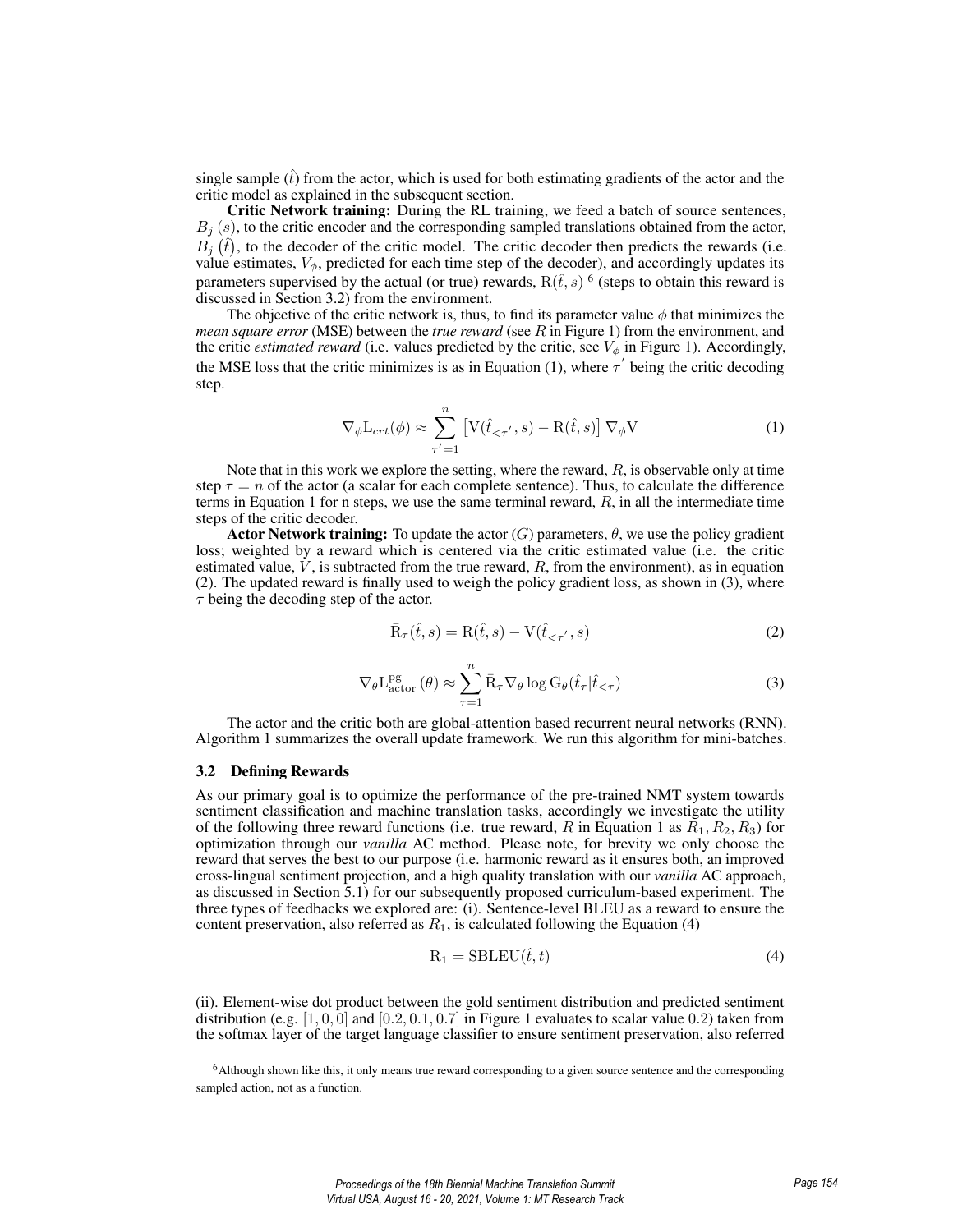as  $R<sub>2</sub>$ . To simulate the target language classifier, we fine-tune the pre-trained BERT model (Devlin et al., 2019). The tuned classifier (preparation steps discussed in Section 4.1) is used to obtain the reward  $R_2$  as in Equation (5).

$$
R_2 = P(s)_{gold} \bullet P(\hat{t})_{bert} \tag{5}
$$

and,

(iii). Harmonic mean of (i) and (ii) as a reward, also referred to as  $R_3$  to ensure the preservation of both sentiment and semantic during the translation, as in Equation (6).

$$
R_3 = (1 + \beta^2) \frac{(2 \cdot R_1 \cdot R_2)}{(\beta^2 \cdot R_1) + R_2}
$$
 (6)

where  $\beta$  is the harmonic weight which is set to 0.5.

#### 3.3 Curriculum Construction

The core of CL is (i). to design an evaluation metric for difficulty, and (ii). to provide the model with easy samples first before the hard ones.

In this work, the notion of difficulty is derived from the harmonic reward,  $R_3$ , as follows. Let,  $X = \{x_i\}_{i=1}^N = \{(s^i, t^i)\}_{i=1}^N$  denotes the RL training data points. To measure the difficulty of say,  $i^{th}$  data point,  $(s^i, t^i)$ , we calculate the reward,  $R_3$  using  $(\hat{t}^i, s^i)$ . In order to obtain the corresponding sample translation,  $\hat{t}^i$ , we use the LL-based model (pre-trained actor). We do this for the N data points. Finally, we sort the RL training data points from easy, i.e., with high harmonic reward, to hard as recorded on their translations. In the fine-tuning step, the entire sorted training data points are divided into mini-batches,  $B = [B_1, ..., B_M]$ , and the actor processes a mini-batch sequentially from B. Hence, at the start of each epoch of training, the actor will learn from the easiest examples first followed by the hard examples in a sequential manner until all the M batches exhaust. Another alternative is the use of pacing function  $f_{pace}(s)$ , which helps to decide the fraction of training data available for sampling at a given time step s, i.e.  $f_{pace}(s)|D_{train}|$ . However, we leave it to explore in our future work. The Pseudo-code for the proposed CL-based AC framework including pre-training is described by Algorithm 1.

## 4 Datasets and Experimental Setup

In this section, we first discuss the datasets used in different stages of experiments followed by the steps involved in the creation of datasets, the baselines used for comparison, and the model implementation details.

Dataset: Our NMT adaptation experiments are performed across two language pairs from different families with different typological properties, i.e. English to Hindi (henceforth, En–Hi) and French–English (henceforth, Fr–En). We use the following supervised datasets for the pre-training and validation of LL-based NMT in En–Hi and Fr–En tasks,

(i). For En–Hi task, we use a newly created domain-specific parallel corpus (see section 4.1) whose sources were selected from an e-commerce site. This corpus is released as a part of this work. Statistics of the dataset is shown in Table 1 : (A), row(ii).

(ii). For Fr–En task, we concatenate a recently released domain-specific parallel corpus, namely Foursquare (4SQ) corpus <sup>7</sup> (Berard et al., 2019) with first 60K sentences from  $OpenSubtitles$ <sup>8</sup> corpus to simulate a low-resource setting. The basic statistics of this dataset are shown in Table 1 : (A), row(i). For RL fine-tuning of the LL-based  $NMT(s)$ , we use the corresponding RL datasets from Table 1: (B). In each task, the RL trainset sentences are a subset of human translated sentences drawn from the supervised training samples and additionally annotated with respect to sentiment. For En–Hi task, these sentences are randomly sampled from the supervised training corpus (c.f. Table 1: (A), row(ii)), and for Fr–En we use 4SQ-HT dataset (c.f. Table 1:

 ${}^{7}$ A small parallel restaurant reviews dataset released as a part of the review translation task.

<sup>&</sup>lt;sup>8</sup>We choose this dataset as it is made of spoken-language sentences which are noisy, sentiment-rich and is closest to 4SQ corpus as suggested by the author.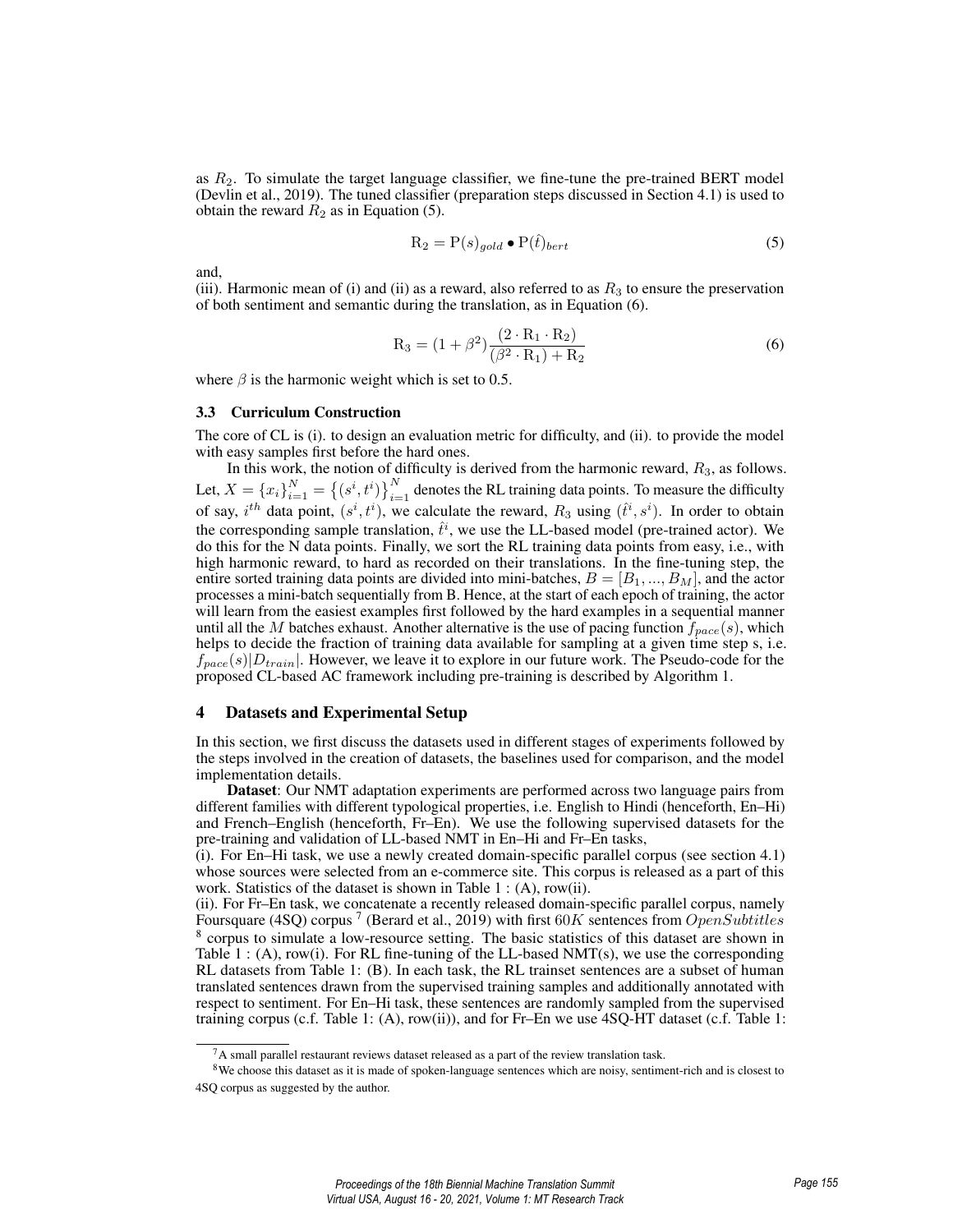Algorithm 1 Proposed algorithm (Curriculum based fine-tuning process). In the *vanilla* (i.e. no curriculum-based) approach, we skip steps 5 to 7.

- 1: Initialize the actor model G<sub>θ</sub> with uniform weights  $\theta \in [-0.1, 0.1]$ .
- 2: Pre-train the actor  $(G_\theta)$  with LL loss until convergence.
- 3: Initialize the critic model V<sub>φ</sub> with uniform weights  $\phi \in [-0.1, 0.1]$ .
- 4: Pre-train the critic for one epoch with SBLEU as a reward on the same LL training data by feeding it samples from the pre-trained actor, while the actor's parameters are frozen.
- 5: Use the actor model to translate all the data points in  $X$ .
- 6: Obtain rewards  $R_3$  corresponding to N data points.
- 7: Rank  $\{X_i\}_{i=1}^N = \{(s^i, t^i)\}_{i=1}^N$  based on  $R_3$ .
- 8: for K epochs do
- 9: **for** mini-batches,  $B = [B_1, ..., B_M]$  **do**
- 10: Obtain the sample translations  $B_m(\hat{t})$  from the actor for the given source sentences,  $B_m(s)$ .
- 11: Obtain  $R_1$ ,  $R_2$  and finally observe the rewards  $R_3$ .
- 12: Feed the source sentences,  $B_m(s)$  to the critic encoder and sampled translations,  $B_m(\hat{t})$  to the decoder.
- 13: Obtain the predicted rewards,  $V_{\phi}$ , using the critic model.
- 14: Update the critic's parameter using (1).
- 15: Obtain final reward  $\bar{R}$  using (2).
- 16: Update the actor's parameter using (2) in (3).

## 17: end for

18: end for

 $(A)$ , row(i)). To evaluate the performance of all the NMT system(s) we use the corresponding RL testsets from Table 1.

#### 4.1 Data Creation

To the best of our knowledge, there is no existing (freely available) sentiment annotated parallel data for English–Hindi in the review domain. Hence, we crawl the electronic products reviews from a popular e-commerce portal (i.e. Flipkart). These reviews were translated into Hindi using the Google Translate API. A significant part of this automated translation is then verified by a human translator with a post-graduate qualification and proficient in English and Hindi language skills. One more translator was asked to verify the translation. The detailed statistics of new in-domain parallel corpus are shown in Table 1: (A), row(ii). Further, a subset of human translated product reviews is selected randomly for sentiment annotation. Three annotators who are bilingual and experts in both Hindi and English took part in the annotation task. Details of the instructions given to the annotators and translators are mentioned below.

#### Instructions to the Translators:

For translation, following were the instructions: (i). experts were asked to read the Hindi sentence carefully; (ii). source and target sentences should carry the same semantic and syntactic structure; (iii). they were instructed to carefully read the translated sentences, and see whether the fluency (grammatical correctness) and adequacy are preserved; (iv). they made the correction in the sentences, if required; (v). vocabulary selection at Hindi (target) side should be user friendly; (vi). transliteration of an English can also be used, especially if this is a named entity (NE).

## Instructions to the Annotators:

The annotators have post-graduate qualification in linguistics, possessing good knowledge of English and Hindi both. They have prior experience in judging the quality of machine translation and sentiment annotation.

## For sentiment labeling, annotators were asked to follow the guidelines as below:

(i). they were instructed to look into the sentiment class of the source sentence (Tebbifakhr et al., 2019) (English), locate its sentiment bearing tokens; (ii). they were asked to observe both of these properties in the translated sentences; (iii). they were asked to annotate the source sentences into the four classes, namely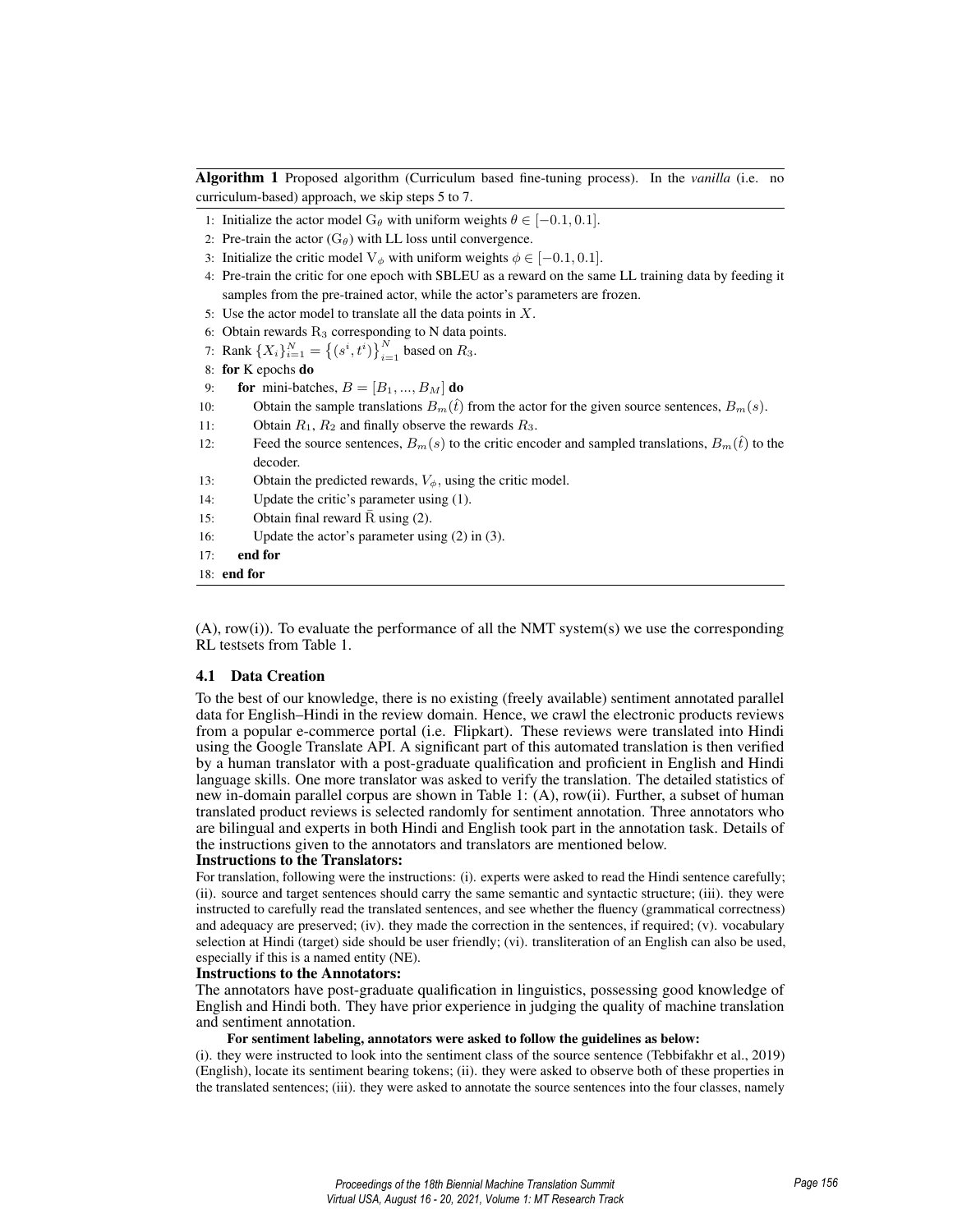positive, negative, neutral and others.

#### The further detailed instructions for sentiment annotation are given as below:

(i). Select the option that best captures the sentiment being conveyed in the sentences:- positive- negativeneutral- others- (ii). Select positive if the sentence shows a positive attitude (possibly toward an object or event). e.g. great performance and value for money. (iii). Select negative if the sentence shows a negative attitude (possibly toward an object or event). e.g. please do not exchange your phone on flipkart they fool you . (iv.) Select neutral if the sentence shows a neutral attitude (possibly toward an object or event) or is an objective sentence. Objective sentences are sentences that do not carry any opinion, e.g. facts are objective expressions about entities, events and their properties. e.g. (a). the selfie camera is 32 mp .(objective), (b). after doing research on the latest phones, i bought this phone . (neutral). (iv) Select others for sentences that do not fall in above three categories, e.g. (a). if the sentence is highly ungrammatical and hard to understand. (b). if the sentence expresses both positive and negative sentiment, i.e. mixed polarity.

These annotation guidelines were decided after thorough discussions among ourselves. After we had drafted our initial guidelines, the annotators were asked to perform the verification of the translated sentences, and sentiment annotation for the 100 sentences. The disagreement cases were thereafter discussed and resolved through discussions among the experts and annotators. Finally, we came up with the set of instructions as discussed above to minimize the number of disagreement cases. Class-wise statistics of the sentiment-annotated dataset for En–Hi task are shown in Table 1: (B). Additionally, the same annotators also annotated a part of the 4SQ corpus (i.e. target <sup>9</sup> (English) sentences from the 4SQ-HT training and 4SQ-test set) to obtain the sentiment annotated RL dataset for the Fr–En task (c.f. Table 1: (B)). For sentiment classification, the inter-annotator agreement ratio (Fleiss, 1971) is 0.72 for En–Hi, and 0.76 for Fr–En. We manually filtered the RL datasets to only include the positive, negative and neutral sentences as per the the manual annotations. We refer these sentiment-annotated corpora as the RL dataset(s).

*Classifier training*: In order to build the target language sentiment analyser, we use the BERT-based  $10$  language model. The classifier is first pre-trained using the target-side sentences of the supervised training corpus. Classifier pre-training is followed by the task-specific fine-tuning using the target-side sentences of the RL training set. For example, to build the target language English classifier for the Fr–En task, the classifier is first pre-trained using the English sentences from the supervised dataset (c.f. Table 1: (A), row(i)) followed by fine-tuning by using polarity-labelled English sentences from the RL training corpus (c.f. Table 1: (B), row(i)).

Baselines: Other than the supervised baseline, we also compare our CL-based AC finetuning framework with the following state-of-the-art RL-based fine-tuning frameworks, i.e. (1). *REINFORCE*, and (2). *Machine-Oriented Reinforce*. Additionally, we also conduct the ablation study to better analyse the utility of harmonic reward in the task through our *vanilla* AC method as follows: (3).  $MT_{bert}^{ac}$ : AC fine-tuning with sentiment reward only; (4).  $MT_{bleu}^{ac}$ : AC finetuning with content reward only; (5).  $\widehat{MT}_{\text{har}}^{\text{ac}}$  : AC fine-tuning with both the rewards. Finally, for brevity we choose the best performing AC-reward model for the proposed curriculum-based learning.

#### 4.2 Hyper-parameters Setting

In all our experiments, we use an NMT system based on Luong et al. (2015), using a single layer bi-directional RNN for the encoder. All the encoder-decoder parameters are uniformly initialized in the range of [-0.1,0.1]. The sizes of embedding and hidden layers are set to 256 and 512, respectively. The Adam optimizer (Abdalla and Hirst, 2017) with  $\beta_1 = 0.9$ ,  $\beta_2 = 0.99$  is used and the gradient vector is clipped to magnitude 5. We set the dropout to 0.2 and use the input feeding with learning rate (lr) and batch size (bs) set to  $1e - 3$  and 64. We first perform supervised pre-training of the NMT using the parallel corpora from Table 1: (A), and select the best model parameters according to the perplexity on the development set (c.f. Table 1: (A)). We refer the actor- thus obtained- as  $MT_{LL}$ , that acts as a trained policy in the RL training (refer to the upper left side of Figure 1). Then, we keep the actor fixed and warm-up the critic for one epoch with SBLEU reward on the supervised training samples (c.f. Table 1: (A)) with the lr

<sup>9</sup>This is different from En–Hi task setting where we annotate source sentence. We do so due to resource constraint.  $10$ We used BERT-Base multilingual uncased model for Hindi and monolingual uncased BERT for English language.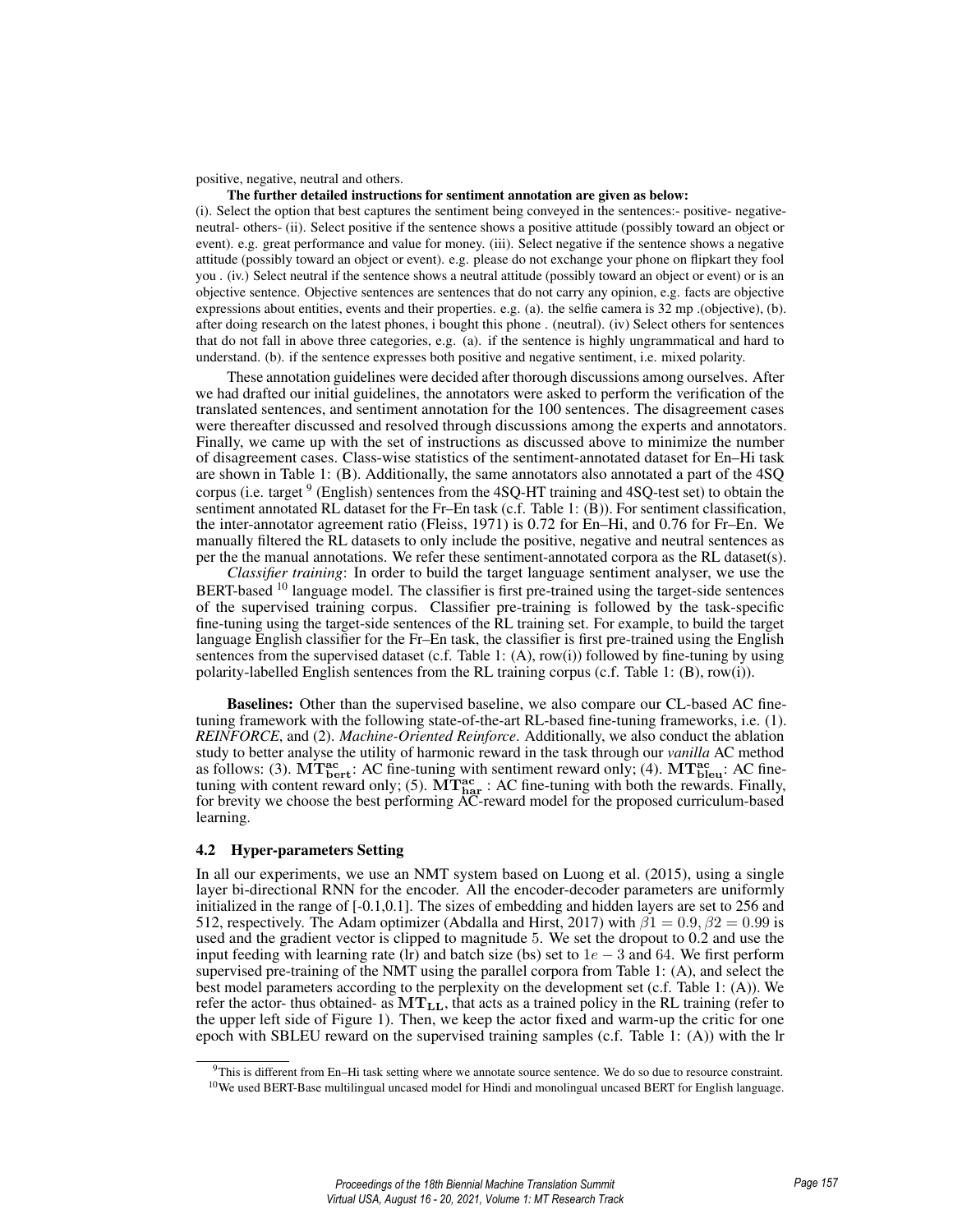|                                                  | (A)                                     |             |                                     |              |                                                                         |                   |                                     |                                                  |     |
|--------------------------------------------------|-----------------------------------------|-------------|-------------------------------------|--------------|-------------------------------------------------------------------------|-------------------|-------------------------------------|--------------------------------------------------|-----|
|                                                  | Task(s)                                 | Corpus      |                                     |              | #Sentences                                                              |                   |                                     |                                                  |     |
|                                                  | $(i)$ . Fr-En                           | 60K-OPUS    |                                     | (training)   |                                                                         | 60,000            |                                     |                                                  |     |
|                                                  |                                         |             | 4SQ-PE                              |              | (training)                                                              | 12,080            |                                     |                                                  |     |
|                                                  |                                         |             | 4SO-HT                              |              | (training)                                                              | 2,784             |                                     |                                                  |     |
|                                                  |                                         | 4SO-valid   |                                     |              | (validation)                                                            | 1,243             |                                     |                                                  |     |
|                                                  | $(ii)$ . En-Hi                          |             |                                     | (training)   |                                                                         | 75,821            |                                     |                                                  |     |
|                                                  |                                         |             |                                     | (validation) |                                                                         | 700               |                                     |                                                  |     |
|                                                  |                                         | Vocabulary  |                                     | $(En-Hi)$    |                                                                         | $(22,031-27,229)$ |                                     |                                                  |     |
|                                                  |                                         | Avg. Length |                                     |              | $(En-Hi)$<br>$(16.04 - 17.30)$                                          |                   |                                     |                                                  |     |
|                                                  |                                         |             |                                     | (B)          |                                                                         |                   |                                     |                                                  |     |
| Task(s)                                          | <b>RL</b> trainset<br>Pos<br>Neu<br>Neg |             |                                     | Pos          | <b>RL</b> devset<br>Neu                                                 | Neg               | Pos                                 | <b>RL</b> testset<br>Neu                         | Neg |
| $(i)$ . Fr-En                                    | 1,469                                   | 1,049       | 241                                 | 1,469        | 1,049                                                                   | 241               | 870                                 | 769                                              | 184 |
| $(ii)$ . En-Hi                                   | 1,147                                   | 1,147       | 1,147                               | 1,147        | 1,147                                                                   | 1,147             | 800                                 | 800                                              | 800 |
| (C)                                              |                                         |             |                                     |              |                                                                         |                   |                                     |                                                  |     |
| Task(s)                                          | <b>Metrics</b><br>$\rm M_{LL}$          |             | $\overline{\mathrm{M_{bert}^{mo}}}$ |              | $\overline{\mathrm{M}_\mathrm{bert}^\mathrm{ac}}$<br>$\rm M_{bleu}^{r}$ |                   | $\overline{\mathrm{M_{bleu}^{ac}}}$ | $\overline{\mathrm{M}_\mathrm{har}^\mathrm{ac}}$ |     |
| $(i)$ . Fr-En                                    | <b>BLEU</b>                             | 25.02       |                                     | 24.99        | 25.15                                                                   | 25.04             | 25.14                               | 25.18                                            |     |
|                                                  | $F1$ score                              | 75.31       |                                     | 75.33        | 75.65                                                                   | 75.43             | 75.35                               | 75.39                                            |     |
| $(ii)$ . En-Hi                                   | <b>BLEU</b>                             | 27.87       |                                     | 28.01        | 27.75                                                                   | 27.97             | 28.14                               | 28.13                                            |     |
|                                                  | $F1$ score                              | 73.14       | 73.42                               |              | 73.12                                                                   | 73.12             | 72.77                               | 73.29                                            |     |
| (D)                                              |                                         |             |                                     |              |                                                                         |                   |                                     |                                                  |     |
| <b>Models</b>                                    | $Fr-En$                                 |             |                                     | $En-Hi$      |                                                                         |                   |                                     |                                                  |     |
|                                                  | <b>BLEU</b>                             |             | $F_1$ score                         | <b>BLEU</b>  |                                                                         | $F_1$ score       |                                     |                                                  |     |
| $\rm M_{LL}$                                     | 25.02                                   |             | 75.31                               |              | 27.87                                                                   |                   | 73.14                               |                                                  |     |
| $\mathbf{M_{bert}^{mo}}$                         | $24.99(-0.03)$                          |             | $75.33(+0.02)$                      |              | $28.01(+0.14)$                                                          |                   | $73.42(+0.28)$                      |                                                  |     |
| $\mathbf{M}^{\text{r}}_{\text{bleu}}$            | $25.15(+0.13)$                          |             | $75.65(+0.34)$                      |              |                                                                         | $27.75(-0.12)$    |                                     | $73.12(-0.02)$                                   |     |
| $\overline{\mathrm{M}_\mathrm{har}^\mathrm{ac}}$ | $25.18^*$ (+0.16)                       |             | $75.39^{**} (+0.08)$                |              |                                                                         | $28.13^*$ (+0.26) |                                     | $73.29^*$ (+0.15)                                |     |
| $M_{\rm har}^{\rm ac}$ + $CL$                    | $25.26^*$ (+0.24)                       |             | $75.38^{**}$ (+0.07)                |              |                                                                         | $28.18^*$ (+0.31) |                                     | $73.22^*$ (+0.08)                                |     |

 $(4)$ 

Table 1: (A). Supervised parallel corpora for LL training. (B). Class-wise distribution of the polarity-tagged RL dataset(s) used to fine-tune the LL-based (En–Hi and Fr–En) pre-trained NMT(s). For the Fr–En task, we annotate a part of the 4SQ corpora (i.e. training: 4SQ-HT and testing: 4SQ-test). We do not keep a separate development set for the fine-tuning of the LL model. (C). Results of the finetuned *vanilla* reinforcement-based NMT(s). Here, superscripts mo, r and ac refers to the Machine-Oriented Reinforce, REINFORCE and actor-critic approach, respectively to fine-tune the LL-based model(s) ( $M_{LL}$ , column (iii); En–Hi: row (i), Fr–En: row (ii)), and the subscripts **bleu, bert** and **har** refers to the corresponding rewards (i.e. SBLEU  $(R_1)$ , classifier  $(R_2)$ ), and harmonic mean  $(R_3)$ ) optimized via the policy gradient method. (D). Results of curriculum-based fine-tuning and other baselines. Proposed approach is  $\mathbf{\dot{M}_{har}^{ac}}$  + CL. \* significant at  $p < .05$ , \*\* significant at  $p < .01$ 

of 1e − 3 and bs of 64. We employ the same encoder-decoder configuration as of the actor for the critic. In the RL training, we jointly train the actor and the critic model with lr of:-  $1e - 6$ (Fr–En);  $1e - 5$  (En–Hi), respectively and bs of 4 on the RL datasets with harmonic reward. For sampling the candidate translation in the RL training, we use multinomial sampling, with a sampling length of 50 tokens. We run the experiments three times with different seed values, and record the  $F1$  and BLEU scores (c.f. Table 1: (C)) to evaluate the performance of the sentiment analysers and customised MT systems on the RL testset and report the average of the runs in Section 5. For all the RL-based models, the fine-tuning steps maximize the chosen average reward discussed in Section 3.2 on the RL devset. The fine-tuning continues for a maximum of 20 epochs (including the baselines). The best epoch is chosen based on the performance observed on the RL devset (i.e. the best average rewarding epoch). All the sentences are tokenized. As an extra pre-processing step, we lowercase all the English, French, and normalize all the Hindi sentences. Tokens in the training sets are segmented into sub-word units using the Byte-Pair Encoding (BPE) technique (Sennrich et al., 2016b) with 4,000 merge operations.

For evaluating our customised MT systems over all the baselines, we use the relevant RL testsets.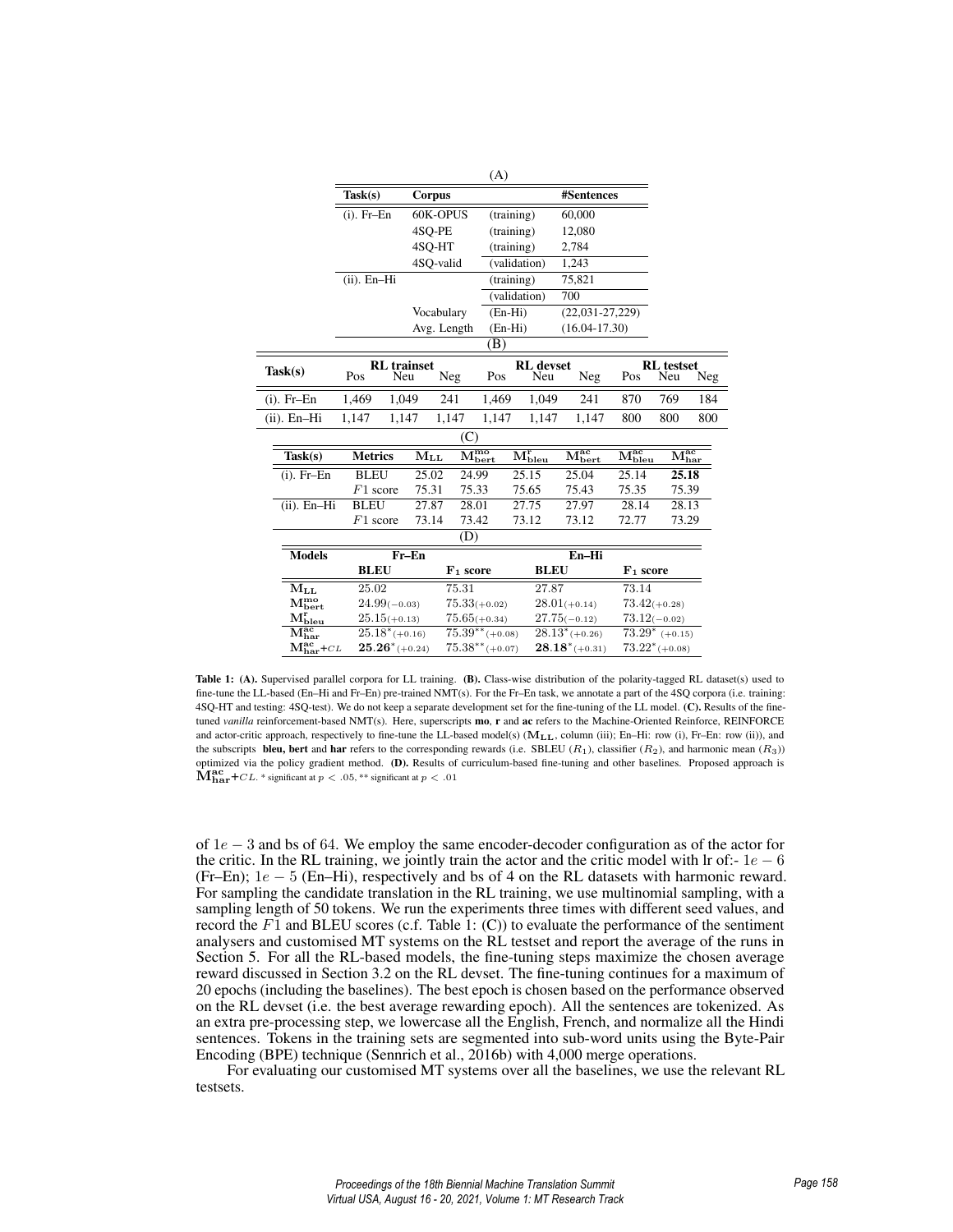# 5 Results and Analysis

We first present the results of fine-tuning the pre-trained MT through different RL-based methods, i.e. (i). REINFORCE (ii). MO Reinforce, and (iii). *vanilla* AC (ours) in Section 5.1. Further, to better analyse the utility of harmonic reward  $(R_3)$  in sentiment and content preservation task over the previously studied rewards (i.e. SBLEU:  $R_1$  or BERT:  $R_2$ ) in the context of NMT (Tebbifakhr et al., 2020, 2019; Nguyen et al., 2017; Bahdanau et al., 2017; Wu et al., 2018; Ranzato et al., 2016), we additionally present the fine-tuning results of the *vanilla* AC method with the following two types of rewards: (i). only content, i.e.  $R_1$  and (ii). only sentiment, i.e.  $R_2$  as a reward.

We choose the best performing reward model (i.e.  $R_3$ ) among the AC-based NMT(s). At last, we discuss the results in the context of our curriculum-based AC framework. To evaluate the translation quality we record the BLEU score of the RL testset when translated from the relevant models. To validate our claim that the translations obtained by our proposed MT system can further improve the performance of the sentiment classifier in a cross-lingual setup over the baselines, we do the following. We apply the target language sentiment classifier to the translations obtained by the LL-based NMT system vs. all the customised RL-based NMT systems, and record their  $F_1$  scores.

## 5.1 Evaluation Results

As shown in Table 1: (C), the full-fledged LL-based NMT(s) (trained until convergence as observed on the development sets, column (iii).) obtain the following BLEU points (25.02, 27.87) and  $F_1$  scores (75.31, 73.14) for the Fr-En, En–Hi tasks, respectively. We then perform fine-tuning of the pre-trained models through our *vanilla* AC harmonic approach (by re-visiting only a subset of samples from the existing supervised training sets which are now additionally annotated with their sentiment). We see for both Fr–En and En–Hi that our harmonic-rewardbased models can obtain a significant performance boost (further) over the pre-trained baselines in both the optimized (targeted) metrics, i.e. BLEU improved to  $25.18 (+0.16)$ ,  $28.13 (+0.26)$ and  $F_1$  scores reached to 75.39 (+0.08), 73.29 (+0.15) in both the language pairs. This is not the case with other reinforcement-based fine-tuned models - MO Reinforce <sup>11</sup> and REINFORCE that optimizes a single reward for which we observe non-optimized reward drop in at least one language-pair. For example, if we consider the MO Reinforce for the Fr–En task, the nonoptimized metric - BLEU drops by  $-0.03$  point (despite an improvement of  $+0.02$  point in the optimized metric,  $F_1$  score), and for the REINFORCE in En–Hi task both BLEU and  $F_1$  score drop by −0.12 and −0.02 points, respectively. This establishes the efficacy of our reinforcement method. Further, when we see the results form critic-based fine-tuning of the LL model via two commonly used reward routines  $(R_1, R_2$  - column (vi). and (vii).). As expected, we see an improvement in the targeted metric (e.g. for  $R_1$ -based model the optimized reward is BLEU. We can see improvement in BLEU). However, to our surprise, we found that the improvement in BLEU score does not have a high correlation with the performance in the sentiment classification task. For example, in the En–Hi task, the critic model with  $R_1$  as a reward (columns (vii).) observed the highest BLEU score (28.14) but the highest  $F_1$  score (73.29) is observed from the  $R_3$  based model (column (viii).). This suggests the effectiveness of the harmonic reward which successfully improves both BLEU and  $F_1$  score over the supervised baselines for both the language pairs. For the sake of brevity, we choose the harmonic model for our curriculum experiment.

When comparing the performance in the context of our proposed curriculum-based AC framework, the results from Table 1:(D) show that our method is better at producing coherent as well as sentiment-rich translation. By comparing row (i). and row (vi)., we can see that in both Fr–En and En–Hi task, merely learning in an easy-to-hard fashion brings the highest improvement in BLEU scores over the supervised baselines, i.e.  $+0.24, +0.31$  point for the Fr–En and En–Hi tasks, respectively.  $F_1$  scores are also improved by  $+0.07$  and  $+0.08$  point, respectively. All these improvement are statistically significant<sup>12</sup>. Furthermore, we also observe

<sup>&</sup>lt;sup>11</sup> Please note unlike Tebbifakhr et al. (2019) "out-of-domain" MT-adaption approach ours' LL-based MT is trained using in-domain data.

<sup>&</sup>lt;sup>12</sup>To test significance, we use bootstrap resampling method (Koehn, 2004) for BLEU and student's t-test for sentiment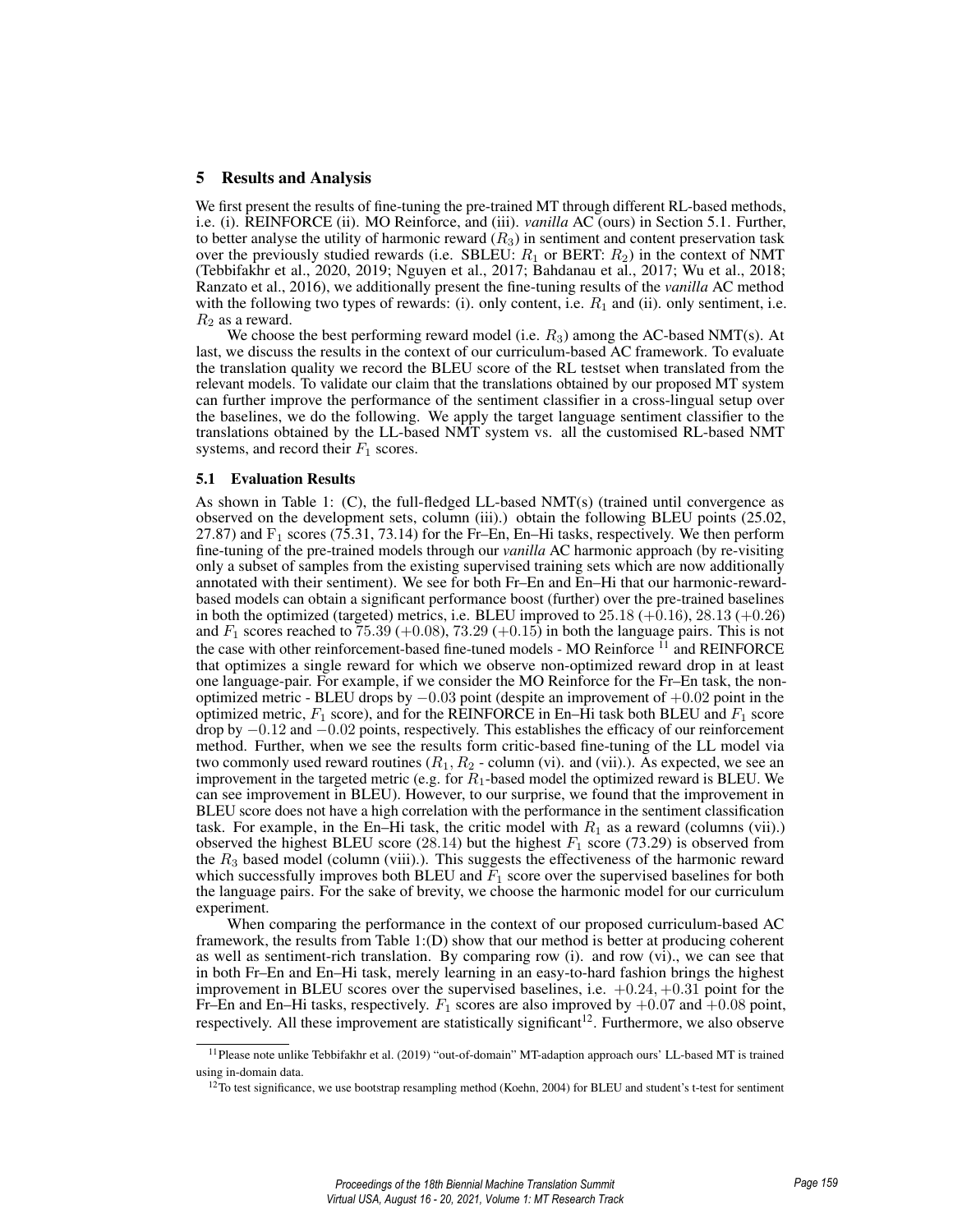that the CL-based fine-tuning observes a faster convergence over the *vanilla* approach.

## 5.2 Error Analysis for English–Hindi task

Although our proposed method outperforms the LL-based baseline in the sentiment classification task, we also observe several failure cases. To investigate this, we observe the sentimentconflicting cases, i.e. selected those samples from ours' model where there is an observed disagreement between the predicted and the gold sentiment. From these samples, we filter those examples where the source (English) sentences have an explicit presence of the positive or the negative sentiment expression. Unsurprisingly, we found the main reason for sentiment loss was still the low-translation quality. Secondly, to better understand what policy is learned by our-proposed NMT that brings the observed improvement in the sentiment-classifier performance, we investigate those translations where the LL model has a predicted (by the classifier) sentimentdisagreement, whereas ours' shows an agreement, both with the gold sentiment. We present below one such example.

Review Text (Source): satisfy with overall working. (*positive)* || Transliteration(Ref.): kul meelaakar kaam se santusht hoon. (*positive)* || Transliteration(Auto.): kul milaakar kaam ke saath santusht. (*positive)*  $(m_{\text{har}} + c_L)$  || **Transliteration**(Auto.): kul milaakar kaam kar rahe hain . *(neutral)* ( $m_{\text{LL}}$ ) . We can see that our proposed model indeed learned to translate the sentiment expressions to their preferred variant (positive sentiment bearing expression *satisfy* translated as *santusht*).

# 6 Conclusion

In this paper, we have proposed a curriculum-based deep re-inforcement learning framework that successfully encodes both the underlying sentiment and semantics of the text during translation. In contrast to the REINFORCE-based frameworks (Williams, 1992; Tebbifakhr et al., 2019) (actor only models), ours is a critic-based approach that helps the actor learns an efficient policy to select the actions, yielding a high return from the critic. Besides, with the support of curriculum learning, it can be more efficient. This is also established (empirically) through the observed additional boost (significant at  $p < .05$ ) in BLEU score over the baselines. Further, we have manually created a domain-specific (product reviews) polarity-labelled balanced bilingual corpus for English–Hindi, that could be a useful resource for research in the similar areas. We shall make the data and our codes available to the community.

# 7 Acknowledgement

Authors gratefully acknowledge the unrestricted research grant received from the Flipkart Internet Private Limited to carry out the research. Authors thank Muthusamy Chelliah for his continuous feedbacks and suggestions to improve the quality of work; and to Anubhav Tripathee for gold standard parallel corpus creation and translation quality evaluation.

# References

- Abdalla, M. and Hirst, G. (2017). Cross-lingual sentiment analysis without (good) translation. In *Proceedings of the Eighth International Joint Conference on Natural Language Processing (Volume 1: Long Papers)*, pages 506–515, Taiwan. Asian Federation of Natural Language Processing.
- Afli, H., Maguire, S., and Way, A. (2017). Sentiment translation for low resourced languages: Experiments on Irish general election tweets. In *18th International Conference on Computational Linguistics and Intelligent Text Processing*, Budapest, Hungry.
- Akhtar, M. S., Sawant, P., Sen, S., Ekbal, A., and Bhattacharyya, P. (2018). Solving data sparsity for aspect based sentiment analysis using cross-linguality and multi-linguality. In *Proceedings of the 2018 Conference of the North American Chapter of the Association for Computational Linguistics: Human Language Technologies, Volume 1 (Long Papers)*, pages 572–582, New Orleans, Louisiana. Association for Computational Linguistics.

classification.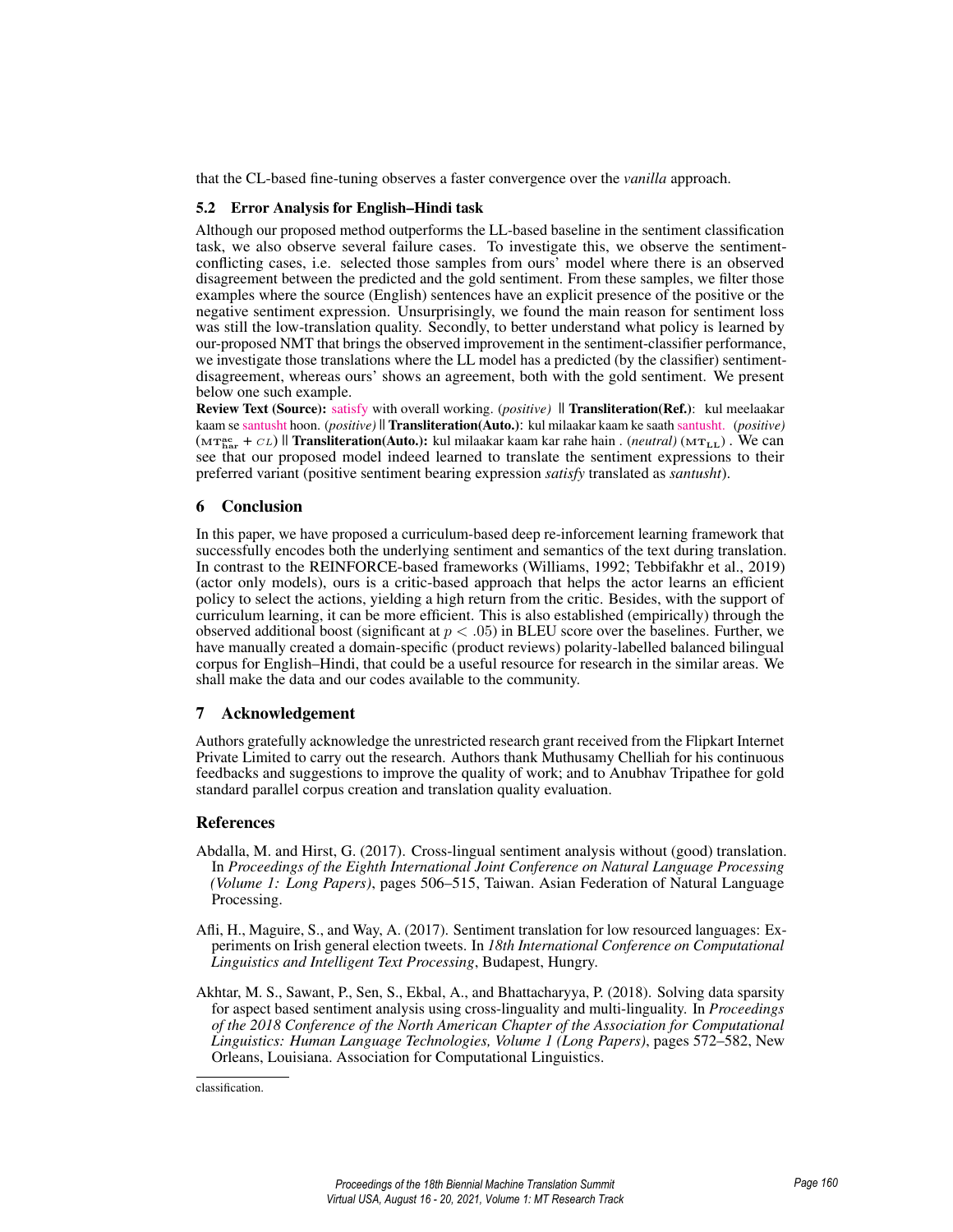- Araújo, M., Pereira, A., and Benevenuto, F. (2020). A comparative study of machine translation for multilingual sentence-level sentiment analysis. *Information Sciences*, 512:1078–1102.
- Bahdanau, D., Brakel, P., Xu, K., Goyal, A., Lowe, R., Pineau, J., Courville, A., and Bengio, Y. (2017). An actor-critic algorithm for sequence prediction. In *5th International Conference on Learning Representations*, Toulon, France.
- Balahur, A. and Turchi, M. (2012). Multilingual sentiment analysis using machine translation? In *Proceedings of the 3rd Workshop in Computational Approaches to Subjectivity and Sentiment Analysis*, pages 52–60, Jeju, Korea. Association for Computational Linguistics.
- Barnes, J., Lambert, P., and Badia, T. (2016). Exploring distributional representations and machine translation for aspect-based cross-lingual sentiment classification. In *Proceedings of COLING 2016, the 26th International Conference on Computational Linguistics: Technical Papers*, pages 1613–1623.
- Bengio, Y., Louradour, J., Collobert, R., and Weston, J. (2009). Curriculum learning. In *Proceedings of the 26th annual international conference on machine learning*, pages 41–48.
- Berard, A., Calapodescu, I., Dymetman, M., Roux, C., Meunier, J.-L., and Nikoulina, V. (2019). Machine translation of restaurant reviews: New corpus for domain adaptation and robustness. In *Proceedings of the 3rd Workshop on Neural Generation and Translation*, pages 168–176, Hong Kong. Association for Computational Linguistics.
- Chen, B. and Zhu, X. (2014). Bilingual sentiment consistency for statistical machine translation. In *Proceedings of the 14th Conference of the European Chapter of the Association for Computational Linguistics*, pages 607–615.
- Devlin, J., Chang, M.-W., Lee, K., and Toutanova, K. (2019). BERT: Pre-training of deep bidirectional transformers for language understanding. In *Proceedings of the 2019 Conference of the North American Chapter of the Association for Computational Linguistics: Human Language Technologies, Volume 1 (Long and Short Papers)*, pages 4171–4186, Minneapolis, Minnesota.
- Fei, H. and Li, P. (2020). Cross-lingual unsupervised sentiment classification with multi-view transfer learning. In *Proceedings of the 58th Annual Meeting of the Association for Computational Linguistics*, pages 5759–5771, Online. Association for Computational Linguistics.
- Fleiss, J. L. (1971). Measuring nominal scale agreement among many raters. *Psychological bulletin*, 76(5):378.
- Kanayama, H., Nasukawa, T., and Watanabe, H. (2004). Deeper sentiment analysis using machine translation technology. In *COLING 2004: Proceedings of the 20th International Conference on Computational Linguistics*, pages 494–500, Geneva, Switzerland. COLING.
- Koehn, P. (2004). Statistical significance tests for machine translation evaluation. In *Proceedings of the 2004 Conference on Empirical Methods in Natural Language Processing*, pages 388– 395, Barcelona, Spain.
- Lohar, P., Afli, H., and Way, A. (2017). Maintaining sentiment polarity in translation of usergenerated content. *The Prague Bulletin of Mathematical Linguistics*, 108(1):73–84.
- Lohar, P., Afli, H., and Way, A. (2018). Balancing translation quality and sentiment preservation. In *Proceedings of the 13th Conference of the Association for Machine Translation in the Americas (Volume 1: Research Papers)*, pages 81–88, Boston, MA.
- Luong, T., Pham, H., and Manning, C. D. (2015). Effective approaches to attention-based neural machine translation. In *Proceedings of the 2015 Conference on Empirical Methods in Natural Language Processing*, pages 1412–1421, Lisbon, Portugal.